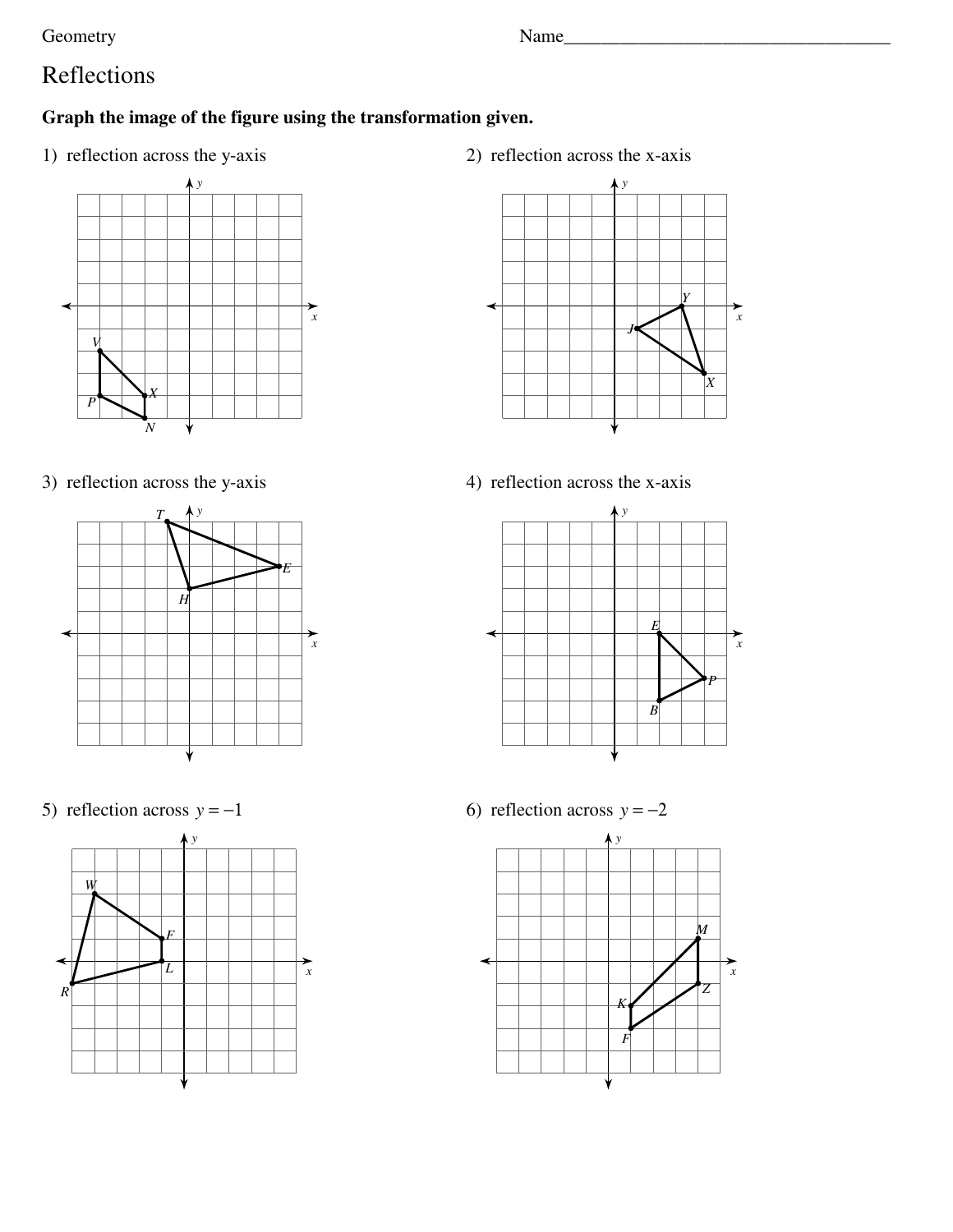7) reflection across  $x = -2$ 



Write a rule to describe each transformation.





8) reflection across  $x = 1$ 



 $10)$  $\bigwedge$  y  $\boldsymbol{I}$  $\mathcal{E}$  $\overrightarrow{x}$  $\left[\right]$  $L'$  $E^{\prime}$ 



 $12)$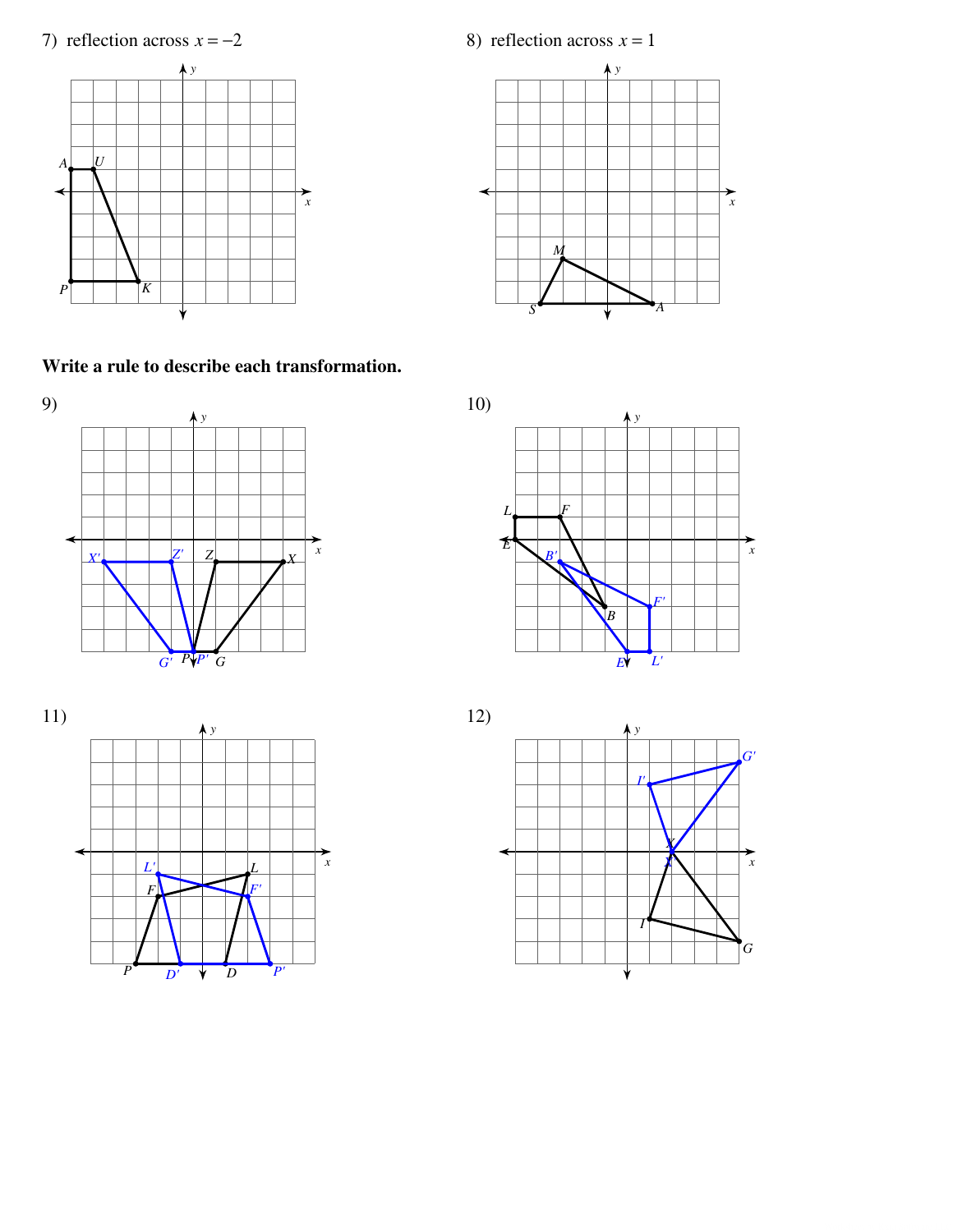Geometry Name\_\_\_\_\_\_\_\_\_\_\_\_\_\_\_\_\_\_\_\_\_\_\_\_\_\_\_\_\_\_\_\_\_\_\_

# Translations

## **Graph the image of the figure using the transformation given.**

1) translation: 4 units down



## 3) translation: 1 unit right



5) translation: 1 unit left and 1 unit down



2) translation: 2 units up



4) translation: 6 units left



6) translation: 7 units right and 2 units up

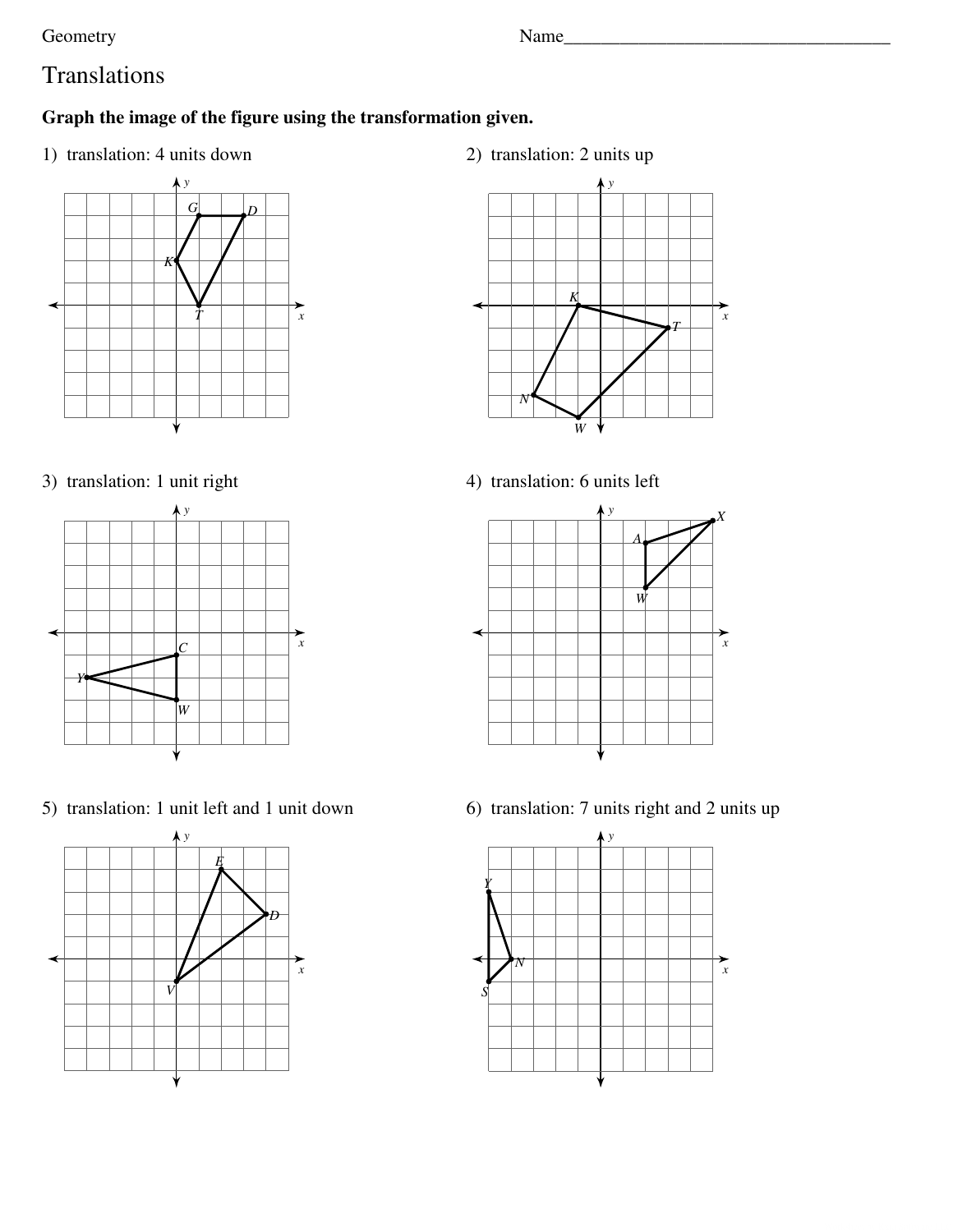7) translation: 2 units right and 1 unit down



Write a rule to describe each transformation.





8) translation: 3 units left and 1 unit up





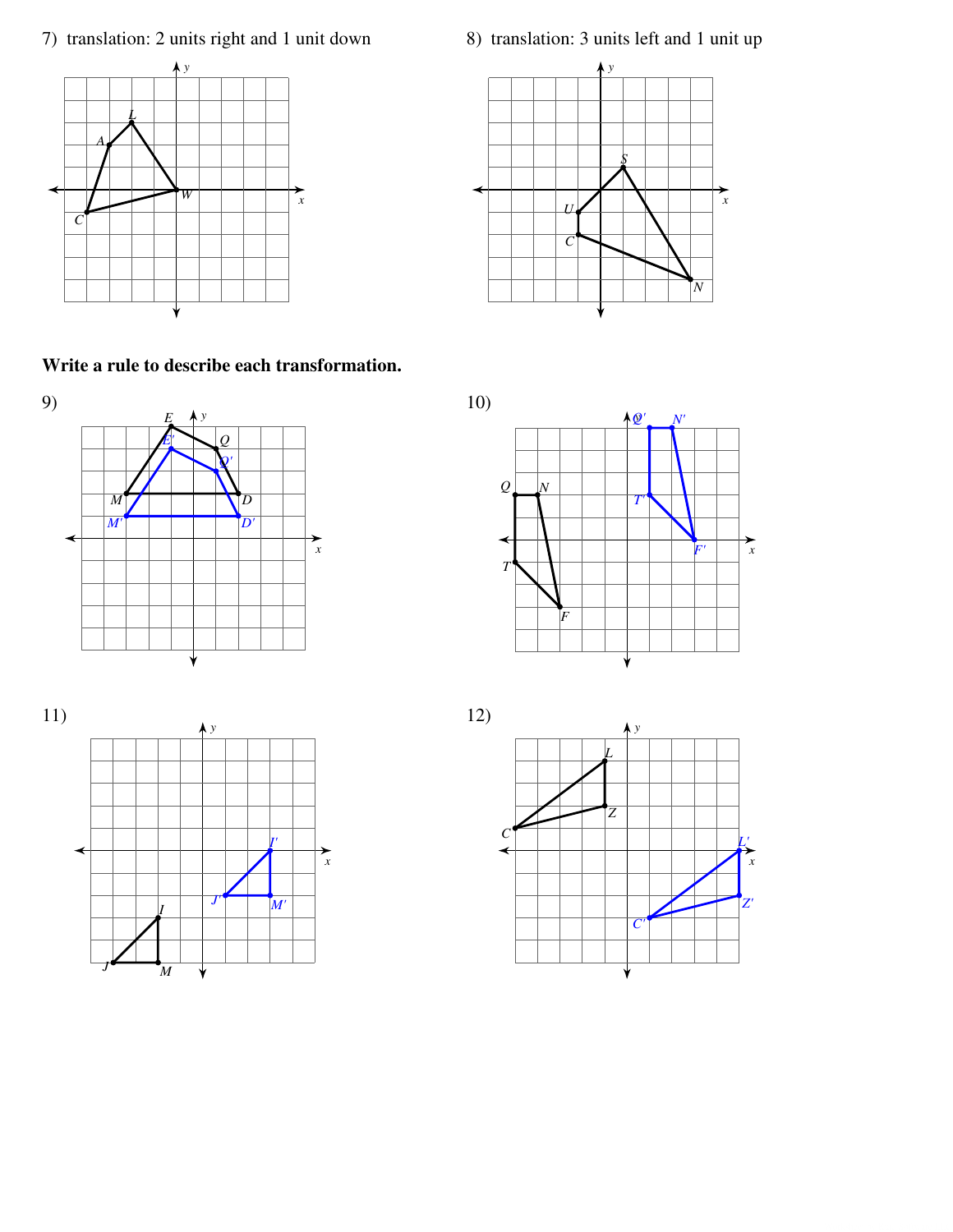Geometry

# Rotations

## Graph the image of the figure using the transformation given.

1) rotation 180° about the origin



3) rotation  $90^{\circ}$  counterclockwise about the origin



5) rotation  $90^\circ$  clockwise about the origin



2) rotation  $180^\circ$  about the origin



4) rotation  $90^{\circ}$  counterclockwise about the origin



6) rotation  $90^\circ$  clockwise about the origin

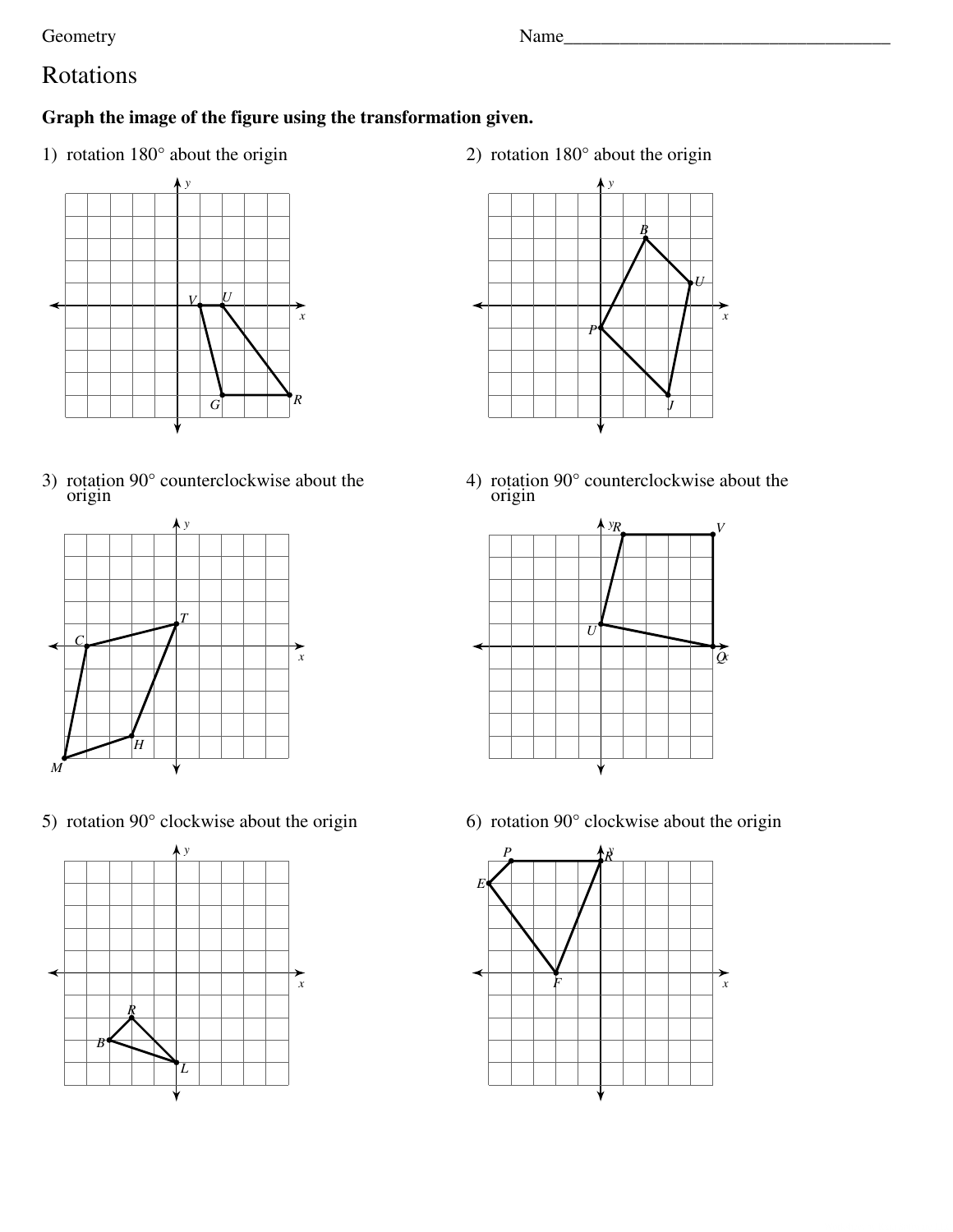7) rotation  $90^\circ$  clockwise about the origin



Write a rule to describe each transformation.





 $10)$  $\overline{D}$  $\begin{array}{c} B \\ B \\ \rightarrow \\ x \end{array}$  $D^{\prime}$ 



 $\forall B$ 

8) rotation  $180^\circ$  about the origin

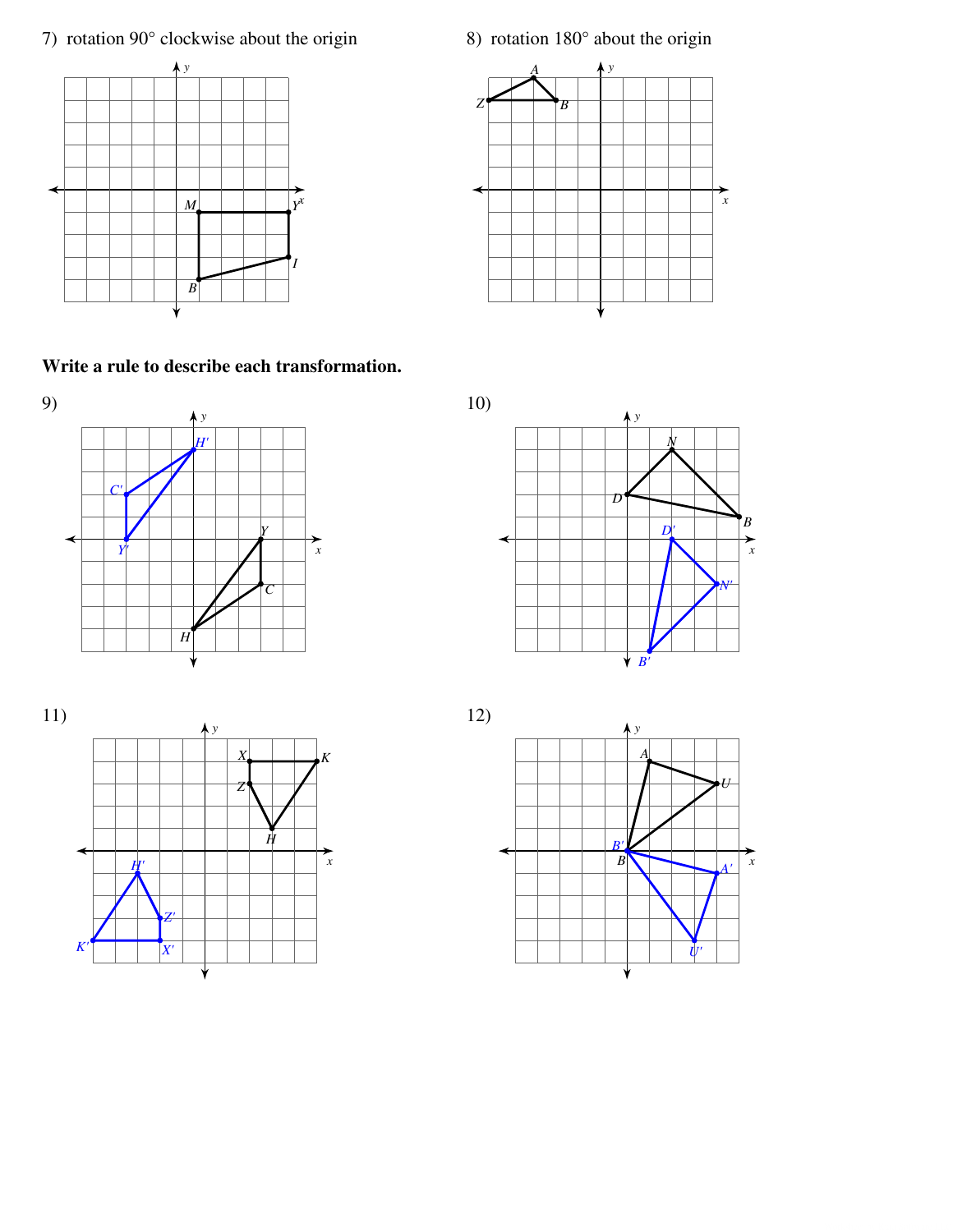Geometry

# Dilations

# Graph the image of the figure using the transformation given.

1) dilation of 2

2) dilation of 2

















6) dilation of 1.5

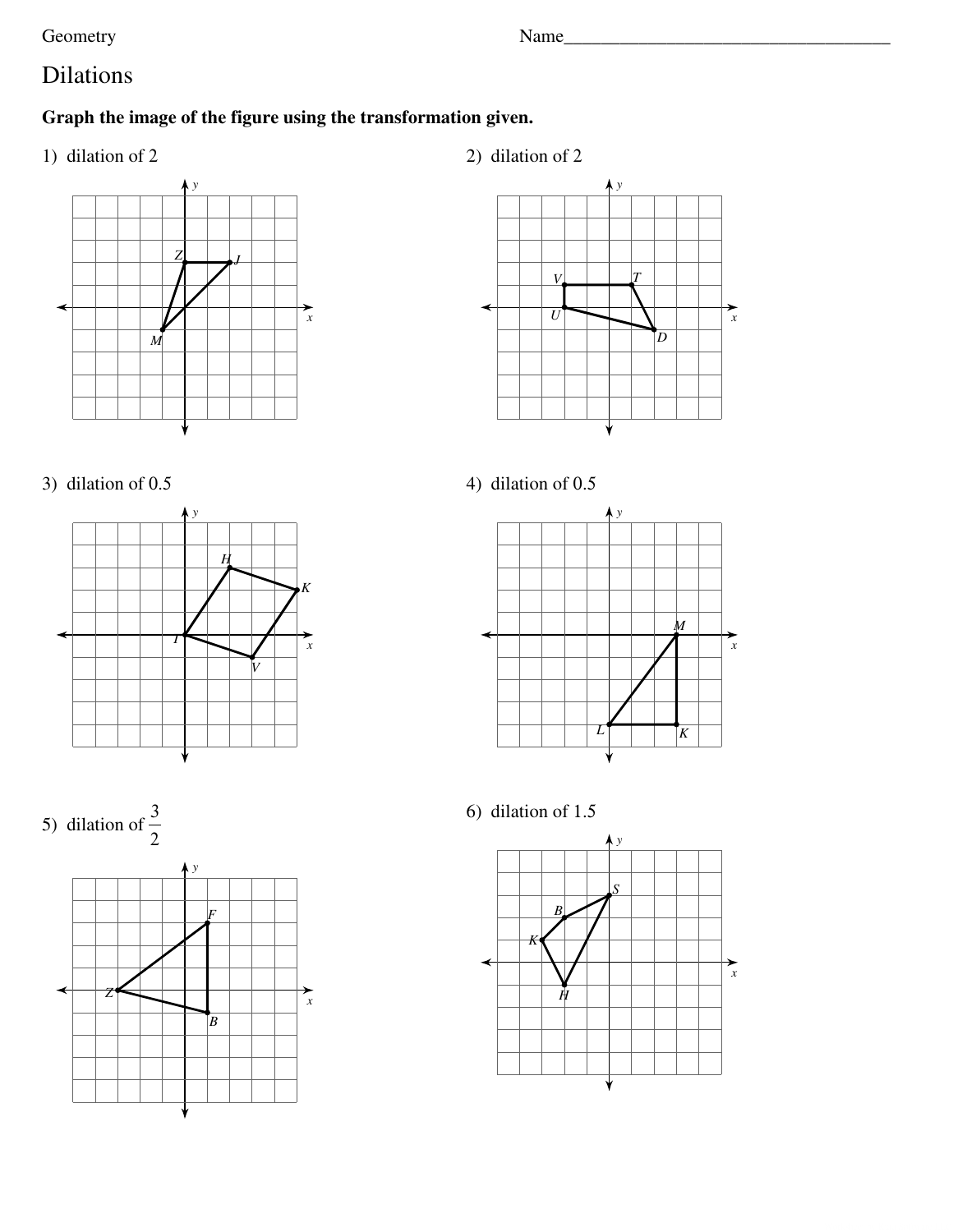## 7) dilation of 0.25



8) dilation of 0.25  $\bigwedge$ 



Write a rule to describe each transformation.









 $10)$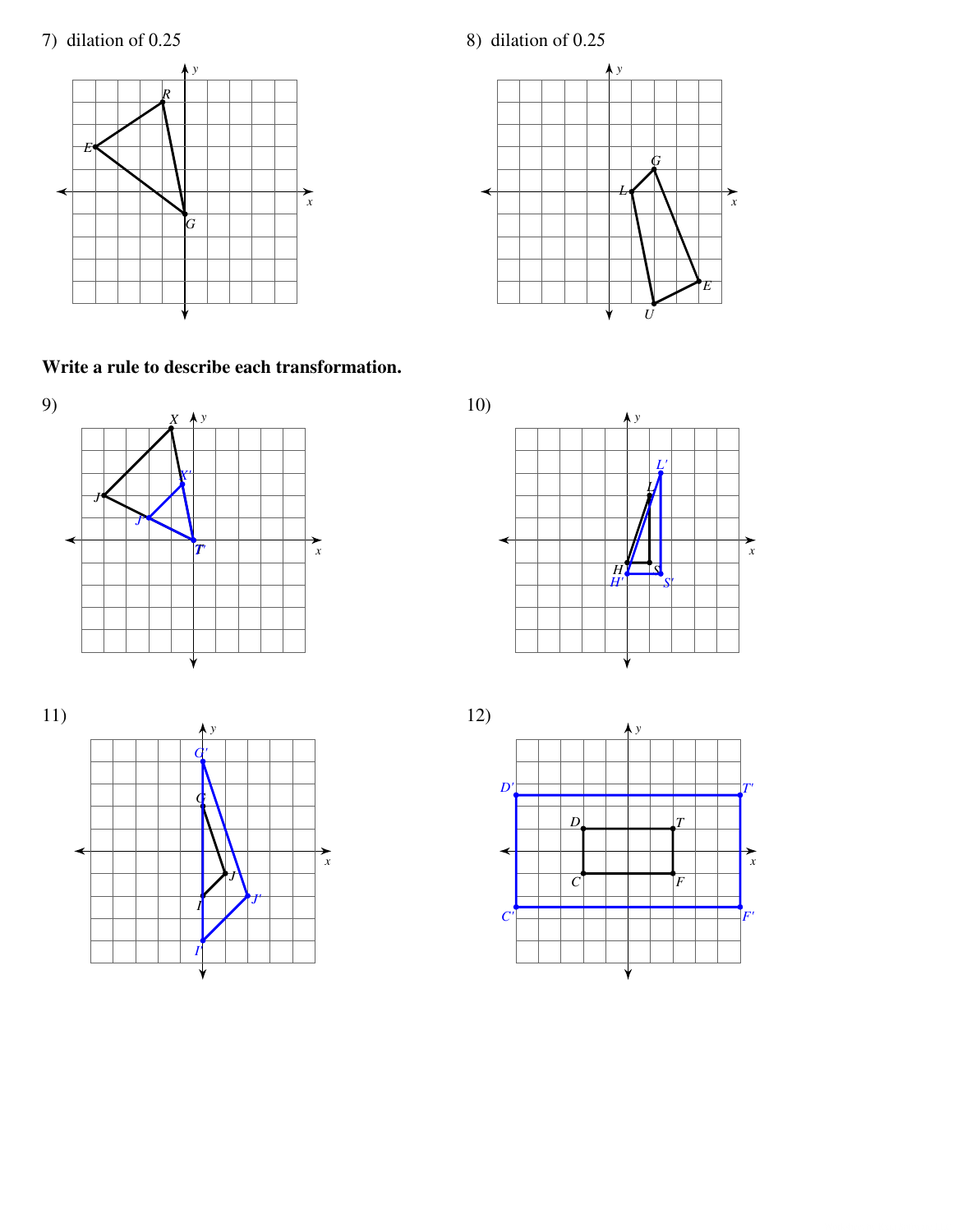#### Rotate  $\triangle ABC$  around the origin by the given direction.

1. 90° counterclockwise 2. 180°





2.  $180^\circ$  rotation

#### 3.  $90^\circ$  clockwise



### Reflect  $\triangle ABC$  over the given axis or line.





4. Reflect over the y – axis 5. Reflect over the x – axis 6. Reflect over the line y = - 3



### Translate  $\triangle ABC$  by the given translation.